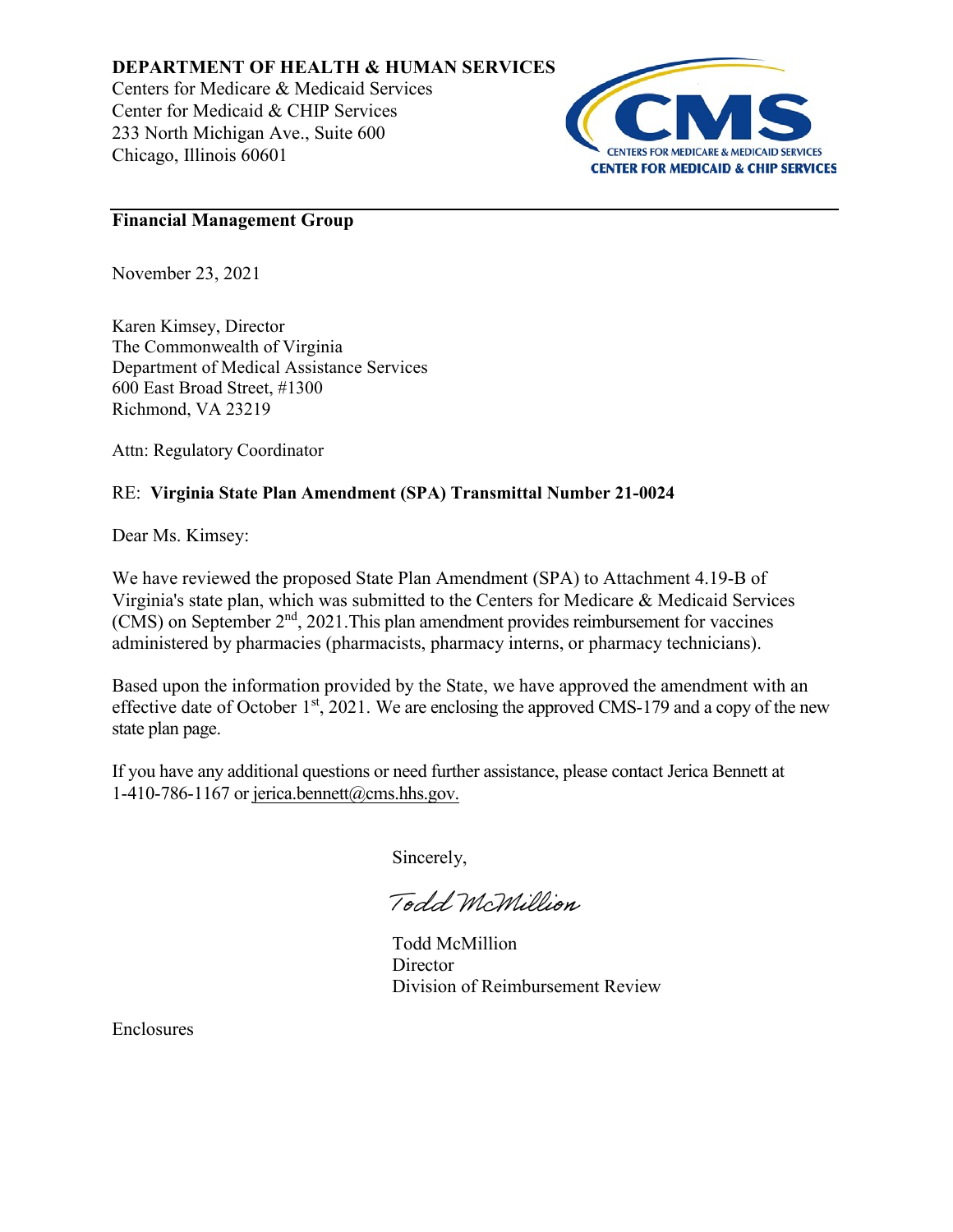| <b>TRANSMITTAL AND NOTICE OF APPROVAL OF</b><br><b>STATE PLAN MATERIAL</b><br><b>FOR: CENTERS FOR MEDICARE &amp; MEDICAID SERVICES</b>                                | 2. STATE<br>1. TRANSMITTAL NUMBER<br>$\overline{2}$<br> 2 <br><b>O</b><br>$\vert 4 \vert$<br>Virginia<br>3. PROGRAM IDENTIFICATION: TITLE XIX OF THE SOCIAL<br>SECURITY ACT (MEDICAID) |
|-----------------------------------------------------------------------------------------------------------------------------------------------------------------------|----------------------------------------------------------------------------------------------------------------------------------------------------------------------------------------|
| TO: REGIONAL ADMINISTRATOR<br>CENTERS FOR MEDICARE & MEDICAID SERVICES<br>DEPARTMENT OF HEALTH AND HUMAN SERVICES                                                     | 4. PROPOSED EFFECTIVE DATE<br>10/1/2021                                                                                                                                                |
| 5. TYPE OF PLAN MATERIAL (Check One)<br>$\Box$ NEW STATE PLAN<br>AMENDMENT TO BE CONSIDERED ASNEW PLAN<br>IX I<br>AMENDMENT                                           |                                                                                                                                                                                        |
| COMPLETE BLOCKS 6 THRU 10 IF THIS IS AN AMENDMENT (Separate transmittal for each amendment)                                                                           |                                                                                                                                                                                        |
| 6. FEDERAL STATUTE/REGULATION CITATION<br>42 CFR 440                                                                                                                  | 7. FEDERAL BUDGET IMPACT<br>$$ \frac{6,369}{ }$<br>a. FFY 2022<br>b. FFY 2023<br>\$ 6,369                                                                                              |
| 8. PAGE NUMBER OF THE PLAN SECTION OR ATTACHMENT<br>Attachment 4.19-B, new page 6.2.1.3                                                                               | 9. PAGE NUMBER OF THE SUPERSEDED PLAN SECTION<br>OR ATTACHMENT (If Applicable)<br>Same as box #8.                                                                                      |
| 10. SUBJECT OF AMENDMENT<br><b>Pharmacy-Administered Vaccines</b>                                                                                                     |                                                                                                                                                                                        |
| 11. GOVERNOR'S REVIEW (Check One)<br>GOVERNOR'S OFFICE REPORTED NO COMMENT<br>COMMENTS OF GOVERNOR'S OFFICE ENCLOSED<br>NO REPLY RECEIVED WITHIN 45 DAYS OF SUBMITTAL | OTHER, AS SPECIFIED<br>$\boxtimes$<br>Secretary of Health and Human Resources                                                                                                          |
| 12. SIGNATURE OF STATE AGENCY OFFICIAL<br>amser<br>13. TYPED NAME<br>Karen Kimsey<br>14. TITLE<br><b>Director</b><br>15. DATE SUBMITTED                               | 16. RETURN TO<br>Dept. of Medical Assistance Services<br>600 East Broad Street, #1300<br>Richmond VA 23219                                                                             |
| 09/2/2021                                                                                                                                                             | Attn: Regulatory Coordinator                                                                                                                                                           |
| <b>FOR REGIONAL OFFICE USE ONLY</b><br>17. DATE RECEIVED<br>18. DATE APPROVED                                                                                         |                                                                                                                                                                                        |
| September 2, 2021                                                                                                                                                     | November 23, 2021                                                                                                                                                                      |
| <b>PLAN APPROVED - ONE COPY ATTACHED</b>                                                                                                                              |                                                                                                                                                                                        |
| 19. EFFECTIVE DATE OF APPROVED MATERIAL<br>October 1, 2021                                                                                                            | 20. SIGNATURE OF REGIONAL OFFICIAL<br>Todd McMillion                                                                                                                                   |
| 21. TYPED NAME<br><b>Todd McMillion</b>                                                                                                                               | 22. TITLE<br>Director, Division of Reimbursement Review                                                                                                                                |
| 23. REMARKS                                                                                                                                                           |                                                                                                                                                                                        |